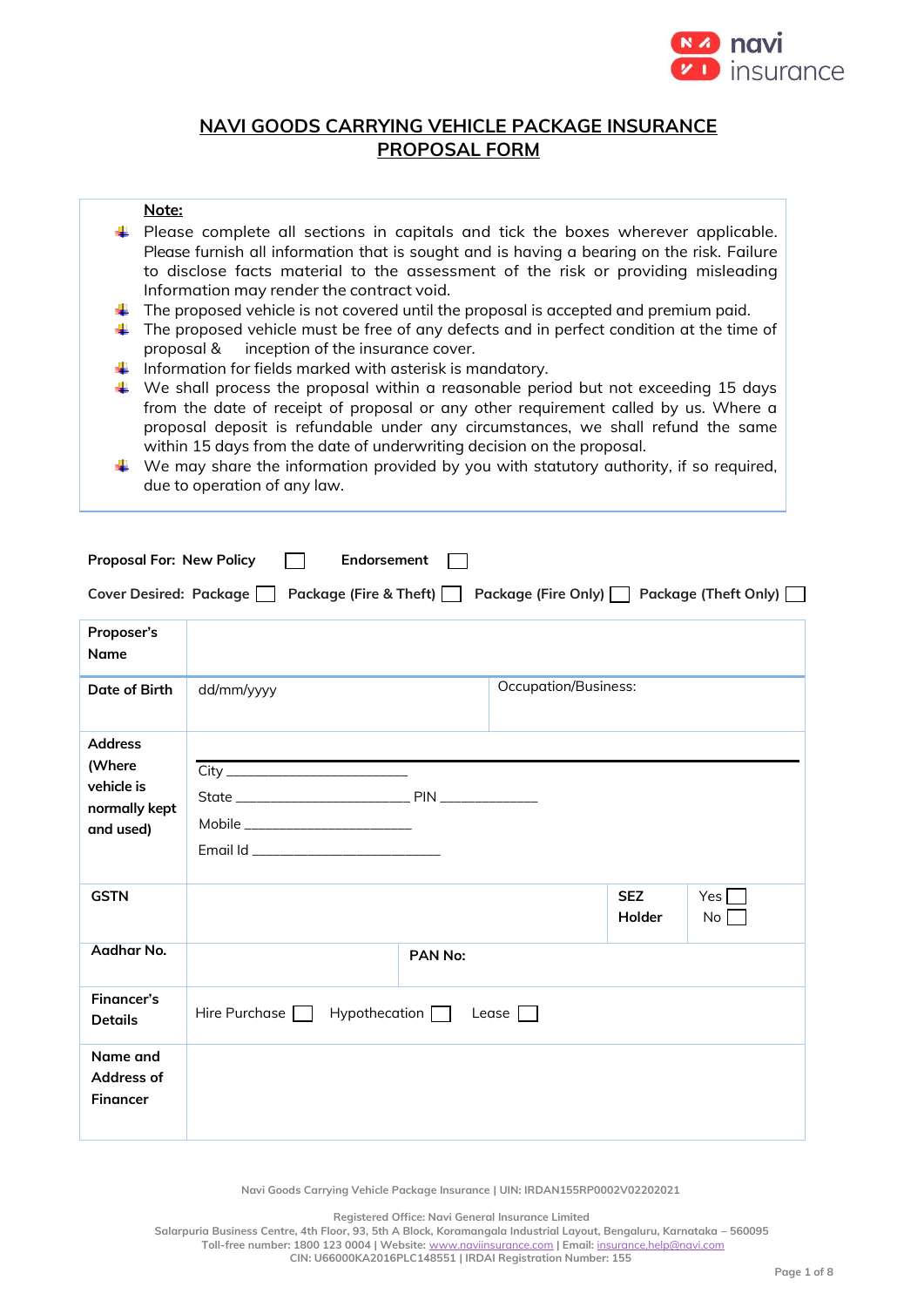

| Period of<br><b>Insurance</b>                                                                                                                                                     | From: --//-- Hrs. on dd/mm/yyyy                                                                                                                                                                                                               |                                |                                                  |          | To: Midnight of dd/mm/yyyy |                          |                                                                                     |                                  |                                                       |                                 |
|-----------------------------------------------------------------------------------------------------------------------------------------------------------------------------------|-----------------------------------------------------------------------------------------------------------------------------------------------------------------------------------------------------------------------------------------------|--------------------------------|--------------------------------------------------|----------|----------------------------|--------------------------|-------------------------------------------------------------------------------------|----------------------------------|-------------------------------------------------------|---------------------------------|
| Details of Vehicle:<br>Whether the vehicle is New or Second Hand at the time of Purchase:                                                                                         |                                                                                                                                                                                                                                               |                                |                                                  |          |                            |                          | New                                                                                 |                                  | Second Hand                                           |                                 |
| Date of<br><b>Purchase:</b>                                                                                                                                                       | M M Y<br>$\mathsf{D}$<br>Y<br>D                                                                                                                                                                                                               |                                |                                                  |          |                            |                          |                                                                                     |                                  |                                                       |                                 |
| *Vehicle Type: Indigenous                                                                                                                                                         |                                                                                                                                                                                                                                               |                                |                                                  | Imported |                            |                          |                                                                                     |                                  |                                                       |                                 |
|                                                                                                                                                                                   | *Purpose for the which vehicle will be used:<br><b>Goods Carrying (Private Carrier)</b><br>Goods Carrying (Public Carrier)<br>Within Own Premises<br>Private & Commercial Purpose<br>Passenger carrying<br>Any Other - Please specify _______ |                                |                                                  |          |                            |                          |                                                                                     |                                  |                                                       |                                 |
| REGN.<br>No                                                                                                                                                                       | Engin<br>e No                                                                                                                                                                                                                                 | Chassi <sup>YOM</sup><br>s No. |                                                  | Make     | Model                      | CC/H<br>P/<br><b>GVW</b> | Licensed<br>Seating/<br>carrying<br>Capacity<br>Including<br>driver<br>&<br>Cleaner | <b>Type</b><br>of<br><b>Body</b> | Date<br>of<br>Registrat<br>ion/Date<br>of<br>Purchase | Place<br>of<br>registr<br>ation |
|                                                                                                                                                                                   |                                                                                                                                                                                                                                               |                                |                                                  |          |                            |                          |                                                                                     |                                  |                                                       |                                 |
|                                                                                                                                                                                   |                                                                                                                                                                                                                                               |                                |                                                  |          |                            |                          |                                                                                     |                                  |                                                       |                                 |
| <b>Fuel Type:</b><br>(Tick Wherever applicable)                                                                                                                                   |                                                                                                                                                                                                                                               |                                | <b>LPG</b><br>Diesel<br>Petrol<br>CNG<br>Battery |          |                            |                          |                                                                                     |                                  |                                                       |                                 |
| <b>Geographical Location:</b>                                                                                                                                                     |                                                                                                                                                                                                                                               |                                |                                                  |          |                            |                          |                                                                                     |                                  |                                                       |                                 |
| Type of Road where Vehicle would normally ply:<br><b>Hilly Road</b><br>National/State Highways<br>City- Town Roads<br>Any Other - Please specify _______________<br>District Road |                                                                                                                                                                                                                                               |                                |                                                  |          |                            |                          |                                                                                     |                                  |                                                       |                                 |
| Nature of Goods carried Normally: Hazardous<br>Non-Hazardous<br>If Hazardous, name of hazardous material:                                                                         |                                                                                                                                                                                                                                               |                                |                                                  |          |                            |                          |                                                                                     |                                  |                                                       |                                 |
| *Type of Permit                                                                                                                                                                   |                                                                                                                                                                                                                                               |                                | National<br><b>State</b><br>Others__________     |          |                            |                          |                                                                                     |                                  |                                                       |                                 |
| (Goods Carrying Vehicle):                                                                                                                                                         |                                                                                                                                                                                                                                               |                                | Local                                            |          | Zonal                      |                          |                                                                                     | Hilly Areas [                    |                                                       |                                 |
|                                                                                                                                                                                   |                                                                                                                                                                                                                                               |                                |                                                  |          |                            |                          |                                                                                     |                                  |                                                       |                                 |
| Permit Number____________ valid upto                                                                                                                                              |                                                                                                                                                                                                                                               |                                |                                                  |          | $D D M M Y Y$              |                          |                                                                                     |                                  |                                                       |                                 |
| *Type of Permit (Passenger Carrying<br>Vehicle):                                                                                                                                  |                                                                                                                                                                                                                                               |                                |                                                  | Others_  | Stage Carriage             |                          |                                                                                     |                                  | Contract Carriage                                     |                                 |

**Navi Goods Carrying Vehicle Package Insurance | UIN: IRDAN155RP0002V02202021**

**Registered Office: Navi General Insurance Limited**

**Salarpuria Business Centre, 4th Floor, 93, 5th A Block, Koramangala Industrial Layout, Bengaluru, Karnataka – 560095 Toll-free number: 1800 123 0004 | Website:** [www.naviinsurance.com](http://www.naviinsurance.com/) **| Email:** [insurance.help@navi.com](mailto:insurance.help@navi.com) **CIN: U66000KA2016PLC148551 | IRDAI Registration Number: 155**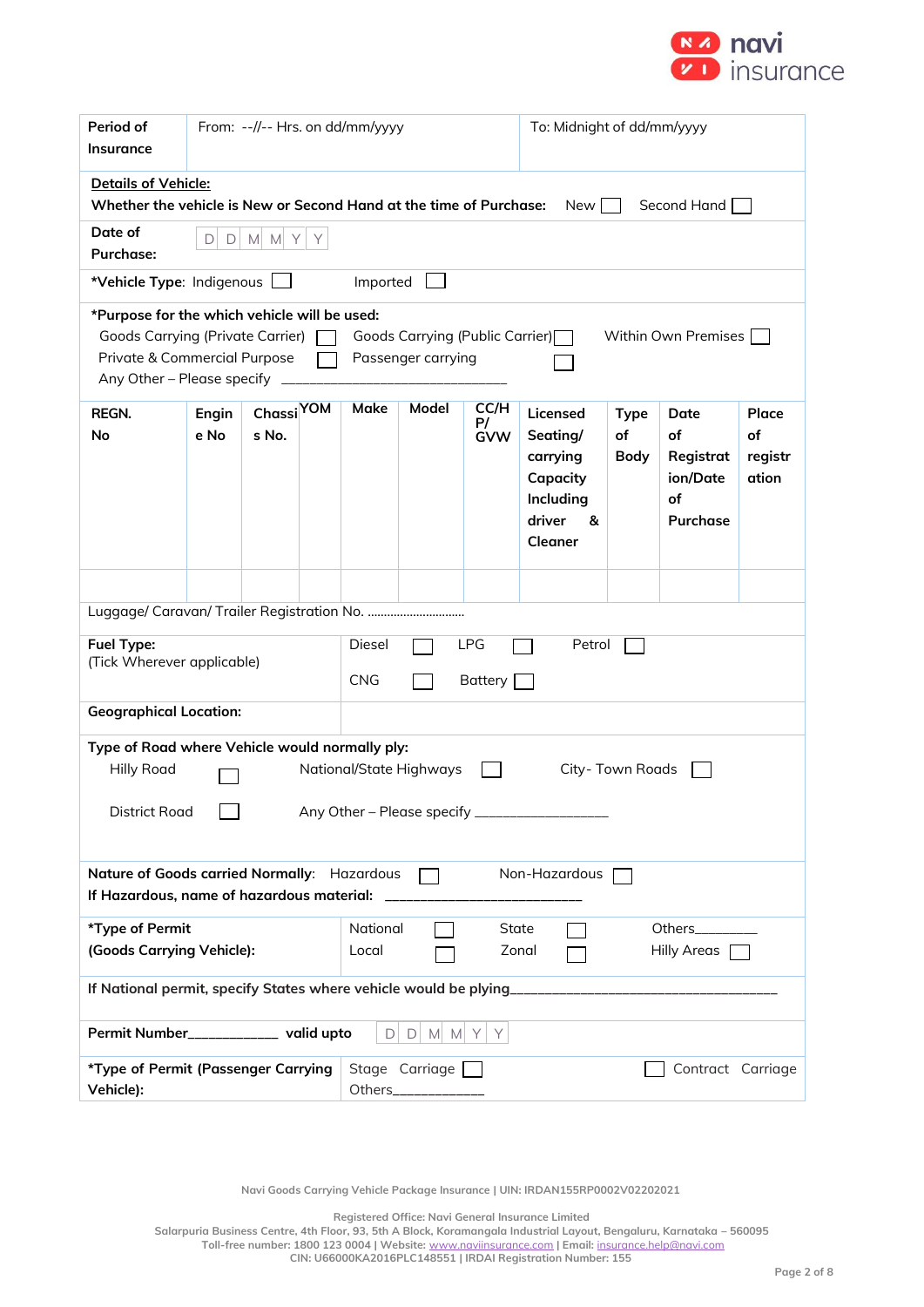

|                       | Do you have PUC Certificate?                                                                                                                                          | <b>YES</b> |            | <b>NO</b>   |                                            |               |  |            |
|-----------------------|-----------------------------------------------------------------------------------------------------------------------------------------------------------------------|------------|------------|-------------|--------------------------------------------|---------------|--|------------|
|                       |                                                                                                                                                                       |            |            |             | If Yes, please provide PUC No.             |               |  |            |
|                       |                                                                                                                                                                       | valid upto |            | $\Box$<br>D | $M$ $M$ $Y$<br>Y                           |               |  |            |
|                       | Do you have Fitness Certificate?                                                                                                                                      | <b>YES</b> |            | NO          |                                            |               |  |            |
|                       |                                                                                                                                                                       |            |            |             | If Yes, please provide Fitness certificate |               |  |            |
|                       |                                                                                                                                                                       | No.        |            | D           | $D$ M M Y                                  | Υ             |  |            |
|                       |                                                                                                                                                                       | valid upto |            |             |                                            |               |  |            |
|                       | Vehicle will be used within own premises                                                                                                                              |            | YES $\Box$ |             | $NO$ $\Box$                                |               |  |            |
|                       | (Only if not licensed for general road use by RTO)                                                                                                                    |            |            |             |                                            |               |  |            |
|                       | *Is the vehicle owned/hired/leased/permitted or likely to be owned /hired/leased/permitted by state<br>transport authorities for the purpose of public transport? YES |            |            |             |                                            | NO            |  |            |
|                       | <b>Insured Declared Value*</b>                                                                                                                                        |            |            |             |                                            |               |  | Amount (₹) |
| 1.                    | <b>Insured Declared Value of Vehicle</b>                                                                                                                              |            |            |             |                                            |               |  | ₹          |
| 2.                    | Non-Electrical Accessories (other Than manufacturer fitted)                                                                                                           |            |            |             |                                            |               |  |            |
| Sr. No.               | <b>Items Description</b><br>IDV in (₹)                                                                                                                                |            |            |             |                                            |               |  |            |
| 1                     |                                                                                                                                                                       |            |            |             |                                            |               |  |            |
| 2                     |                                                                                                                                                                       |            |            |             |                                            |               |  | ₹          |
| 3                     |                                                                                                                                                                       |            |            |             |                                            |               |  |            |
| <b>Total</b>          |                                                                                                                                                                       |            |            |             |                                            |               |  |            |
| з.                    | Electrical/Electronic Accessories (Other than manufacturer fitted)                                                                                                    |            |            |             |                                            |               |  |            |
| Sr. No.               | <b>Items</b>                                                                                                                                                          |            |            |             |                                            |               |  |            |
|                       | Description                                                                                                                                                           | Make       | Model      |             | Year                                       | IDV in $( ₹)$ |  |            |
| 1.                    |                                                                                                                                                                       |            |            |             |                                            |               |  |            |
| 2.                    |                                                                                                                                                                       |            |            |             |                                            |               |  | ₹          |
| 3.                    |                                                                                                                                                                       |            |            |             |                                            |               |  |            |
| <b>Total</b>          |                                                                                                                                                                       |            |            |             |                                            |               |  |            |
| 4.                    | External CNG/LPG kit (Not Provided by manufacturer)<br>₹                                                                                                              |            |            |             |                                            |               |  |            |
| 5.                    | Side Car(Two Wheelers)/ Trailers (Private Cars)                                                                                                                       |            |            |             |                                            |               |  | ₹          |
| ₹<br><b>Total IDV</b> |                                                                                                                                                                       |            |            |             |                                            |               |  |            |
| 6.                    |                                                                                                                                                                       |            |            |             |                                            |               |  |            |

**Registered Office: Navi General Insurance Limited**

**Salarpuria Business Centre, 4th Floor, 93, 5th A Block, Koramangala Industrial Layout, Bengaluru, Karnataka – 560095 Toll-free number: 1800 123 0004 | Website:** [www.naviinsurance.com](http://www.naviinsurance.com/) **| Email:** [insurance.help@navi.com](mailto:insurance.help@navi.com)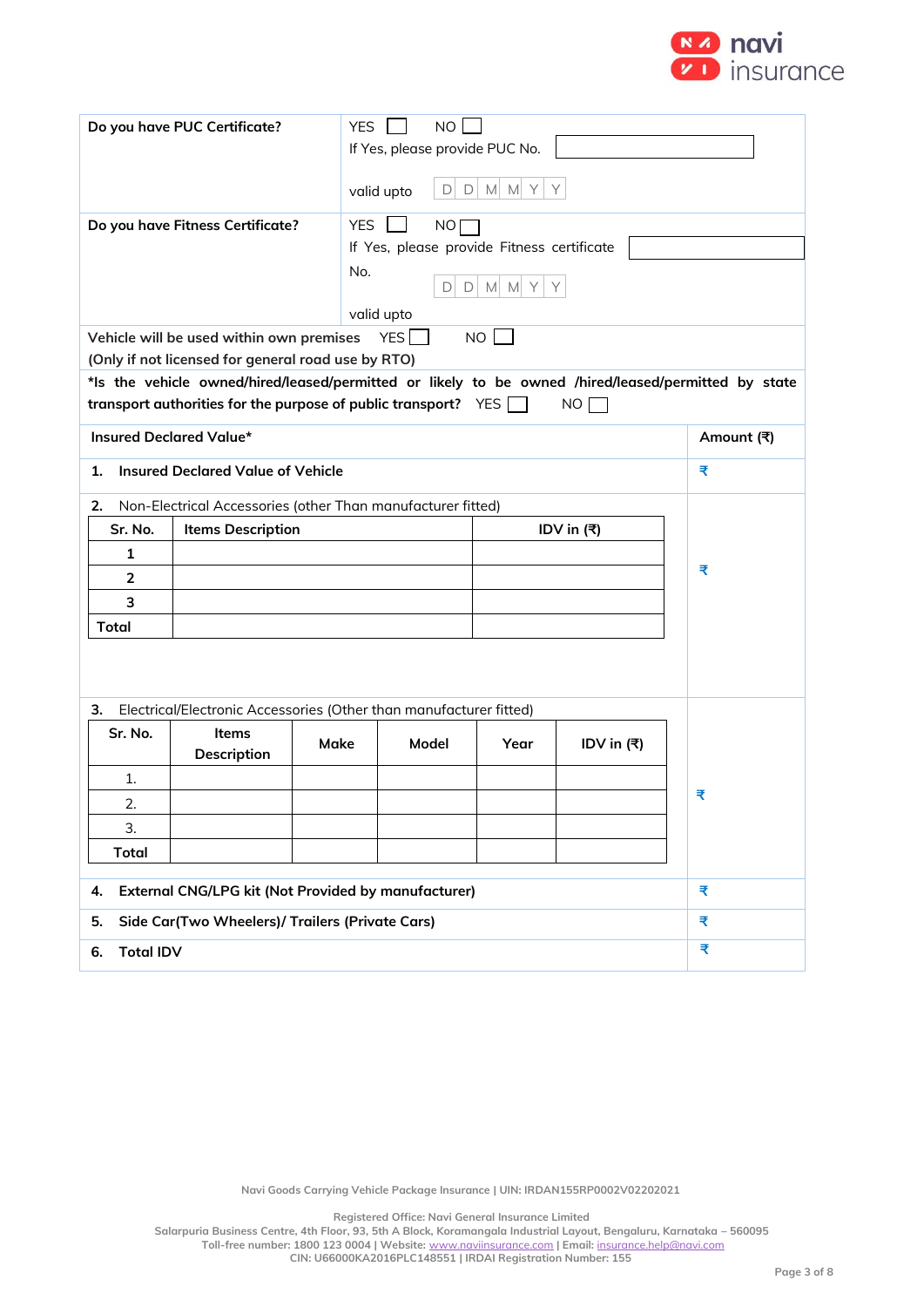

# **Note:**

The Insured's Declared Value (IDV) of the vehicle will be deemed to be the 'SUM INSURED' for the purpose of this tariff and it will be fixed at the commencement of each policy period for each insured vehicle.

The IDV of the vehicle is to be fixed on the basis of manufacturers listed selling price of the brand and model as the vehicle proposed for insurance at the commencement of insurance /renewal and adjusted for depreciation (as per schedule specified below). The IDV of the side car(s) and / or accessories, if any, fitted to the vehicle but not included in the manufacturer's listed selling price of the vehicle is / are also likewise to be fixed.

The schedule of age-wise depreciation as shown below is applicable for the purpose of Total Loss/ Constructive Total Loss (TL/ CTL) claims only. A vehicle will be considered to be a CTL where the aggregate cost of retrieval and / or repair of the vehicle subject to terms and conditions of the policy exceeds 75% of the IDV.

| <b>AGE OF VEHICLE</b>                       | % OF DEPRECIATION FOR FIXING<br><b>IDV</b> |
|---------------------------------------------|--------------------------------------------|
| Not exceeding 6 months                      | 5%                                         |
| Exceeding 6 months but not exceeding 1 year | 15%                                        |
| Exceeding 1 year but not exceeding 2 years  | 20%                                        |
| Exceeding 2 year but not exceeding 3 years  | 30%                                        |
| Exceeding 3 year but not exceeding 4 years  | 40%                                        |
| Exceeding 4 year but not exceeding 5 years  | 50%                                        |

Note. **IDV of obsolete models of vehicles (i.e. Models which the manufacturers have discontinued to manufacture) and vehicles beyond 5 years of age will be determined on the basis of an understanding between the insurer and the insured.**

|                                                                                                                                                            | <b>PREVIOUS INSURER DETAILS*</b>      |  |                                                   |                                               |               |        |  |  |
|------------------------------------------------------------------------------------------------------------------------------------------------------------|---------------------------------------|--|---------------------------------------------------|-----------------------------------------------|---------------|--------|--|--|
| Name &<br>Address of                                                                                                                                       | Date of<br>Policy<br>Number<br>Expiry |  | Type of<br>Cover.                                 | Claims Lodged during the Preceding 5<br>Years |               |        |  |  |
| the Policy<br><b>Issuing</b><br>Office                                                                                                                     |                                       |  | Liability<br>Only/Packa<br>ge/Others<br>(Specify) | Year                                          | <b>Number</b> | Amount |  |  |
|                                                                                                                                                            |                                       |  |                                                   |                                               |               |        |  |  |
|                                                                                                                                                            |                                       |  |                                                   |                                               |               |        |  |  |
|                                                                                                                                                            |                                       |  |                                                   |                                               |               |        |  |  |
|                                                                                                                                                            |                                       |  |                                                   |                                               |               |        |  |  |
|                                                                                                                                                            |                                       |  |                                                   |                                               |               |        |  |  |
| Are you entitled to a NO CLAIM BONUS from your previous insurer -<br>Yes l<br>No I<br>If YES_________% please attach renewal notice from previous insurer. |                                       |  |                                                   |                                               |               |        |  |  |
| Has any Insurance Company Ever Declined/Cancelled /Refused Renewal/Imposed special condition or excess –                                                   |                                       |  |                                                   |                                               |               |        |  |  |
| Yes/No If Yes, reason and details thereof:                                                                                                                 |                                       |  |                                                   |                                               |               |        |  |  |

**Navi Goods Carrying Vehicle Package Insurance | UIN: IRDAN155RP0002V02202021**

**Registered Office: Navi General Insurance Limited**

**Salarpuria Business Centre, 4th Floor, 93, 5th A Block, Koramangala Industrial Layout, Bengaluru, Karnataka – 560095 Toll-free number: 1800 123 0004 | Website:** [www.naviinsurance.com](http://www.naviinsurance.com/) **| Email:** [insurance.help@navi.com](mailto:insurance.help@navi.com) **CIN: U66000KA2016PLC148551 | IRDAI Registration Number: 155**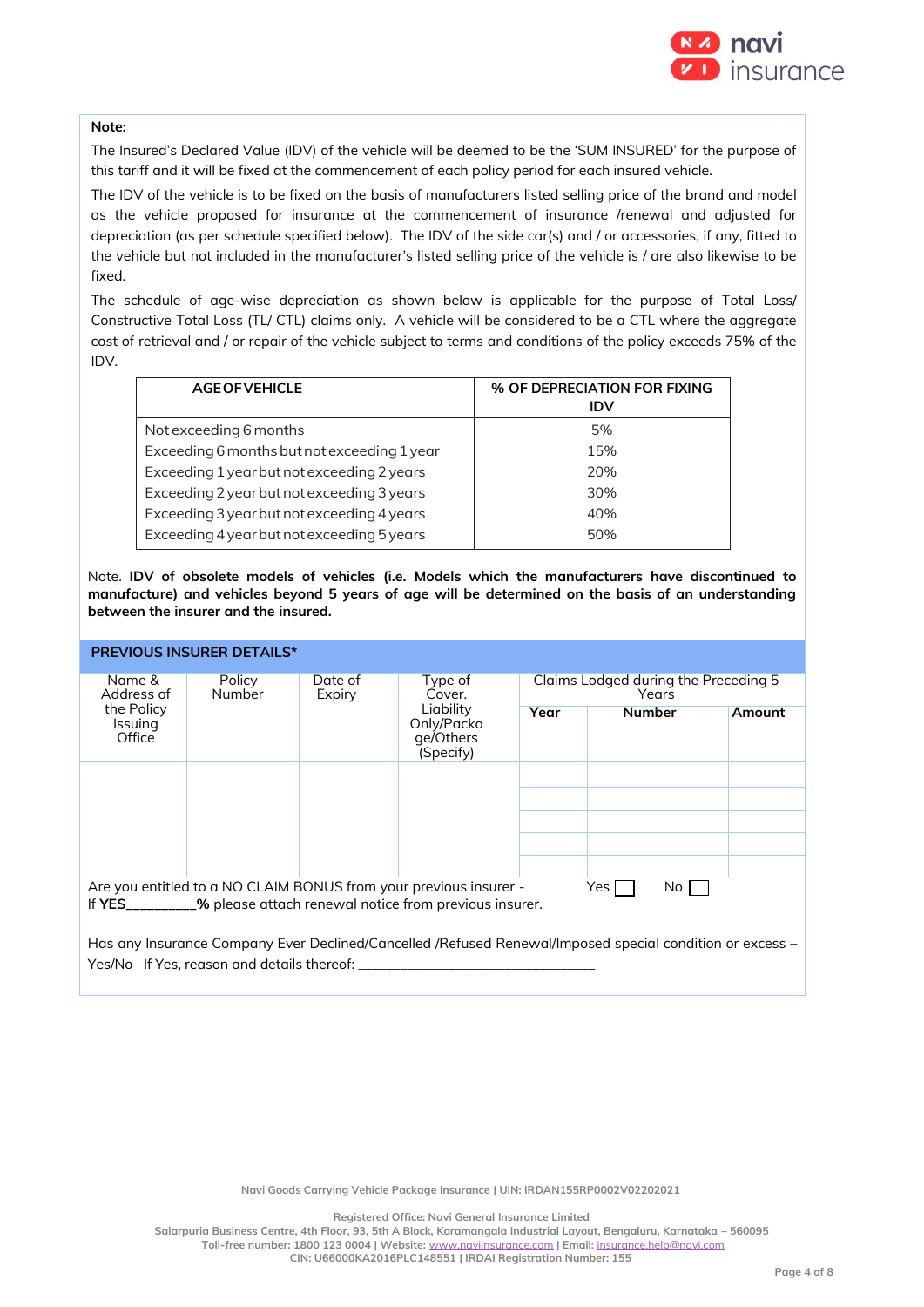

| Personal Accident Cover for Owner Driver is<br>compulsory.<br>Please<br>give<br>details<br>оf<br>nomination:<br><u>Note:</u><br>Personal Accident cover for Owner<br>1.<br>Driver is compulsory for Sum Insured<br>of Rs.15,00,000/<br>Compulsory PA cover to owner driver<br>2.<br>cannot be granted where a vehicle is<br>owned by a company, a partnership<br>firm or a similar body corporate or<br>where the owner-driver does not hold<br>an effective driving license.<br>Do you already have a 24 hour<br>з.<br>Personal Accident cover against<br>Death and Permanent Disability<br>(Total and Partial) for Capital Sum<br>Insured of at least Rs.15 lacs? | (a)<br>Name of the Nominee & Age<br>÷<br>(b)<br>Relationship<br>Name of the Appointee<br>(c)<br>(If Nominee is a Minor)<br>Relationship to the Nominee<br>(d)<br>÷<br>Yes/No, if yes, Sum Insured: _______ |
|---------------------------------------------------------------------------------------------------------------------------------------------------------------------------------------------------------------------------------------------------------------------------------------------------------------------------------------------------------------------------------------------------------------------------------------------------------------------------------------------------------------------------------------------------------------------------------------------------------------------------------------------------------------------|------------------------------------------------------------------------------------------------------------------------------------------------------------------------------------------------------------|
| <b>EXTENSIONS</b>                                                                                                                                                                                                                                                                                                                                                                                                                                                                                                                                                                                                                                                   |                                                                                                                                                                                                            |
| (Tick on relevant option and provide details wherever applicable)                                                                                                                                                                                                                                                                                                                                                                                                                                                                                                                                                                                                   |                                                                                                                                                                                                            |
| Whether extension of geographical area to<br>the following countries?<br>(Bangladesh,<br>Bhutan,<br>Maldives,<br>Nepal,<br>Pakistan and Sri Lanka.)                                                                                                                                                                                                                                                                                                                                                                                                                                                                                                                 | Yes/No<br>If 'Yes' state, the name of the countries.<br><u> 1990 - Johann Barn, mars and de Brasilian (b. 19</u><br>1)<br>2)<br>______________________<br>3)<br>_____________________                      |
| Do you wish to cover Overturning Risk for<br>SpecifiedMiscellaneous vehicle?                                                                                                                                                                                                                                                                                                                                                                                                                                                                                                                                                                                        | Yes/No                                                                                                                                                                                                     |
| Do you wish to cover loss of or damage to<br>lamps tyres tubes mudguards bonnet side<br>parts bumpers and paint work (IMT 21)?                                                                                                                                                                                                                                                                                                                                                                                                                                                                                                                                      | Yes/No                                                                                                                                                                                                     |
| Whether the Vehicle belongs to Foreign<br>Embassy/Consulate                                                                                                                                                                                                                                                                                                                                                                                                                                                                                                                                                                                                         | Yes/No                                                                                                                                                                                                     |
| <b>Liability to Third Parties</b><br>Do you wish to restrict the above limits to the<br>statutory TPPD Liability limit of Rs.6000/-<br>only?<br>(The policy provides Third Party Property<br>Damage (TPPD of Rs.7.5 Lakhs).                                                                                                                                                                                                                                                                                                                                                                                                                                         | Yes/No                                                                                                                                                                                                     |
| Do you wish to include Personal Accident<br>(P.A.) Cover for paid drivers, cleaners and<br>conductors?<br>If yes, give the number of persons and Capital<br>Sum Insured (CSI) opted. The maximum CSI<br>available per person is Rs.2 lakhs.<br>(In multiples of Rs. 10,000 for Seating capacity                                                                                                                                                                                                                                                                                                                                                                     | Yes/No<br>Number of Persons<br>CSI opted (Rs.)                                                                                                                                                             |

**Navi Goods Carrying Vehicle Package Insurance | UIN: IRDAN155RP0002V02202021**

**Registered Office: Navi General Insurance Limited**

**Salarpuria Business Centre, 4th Floor, 93, 5th A Block, Koramangala Industrial Layout, Bengaluru, Karnataka – 560095 Toll-free number: 1800 123 0004 | Website:** [www.naviinsurance.com](http://www.naviinsurance.com/) **| Email:** [insurance.help@navi.com](mailto:insurance.help@navi.com)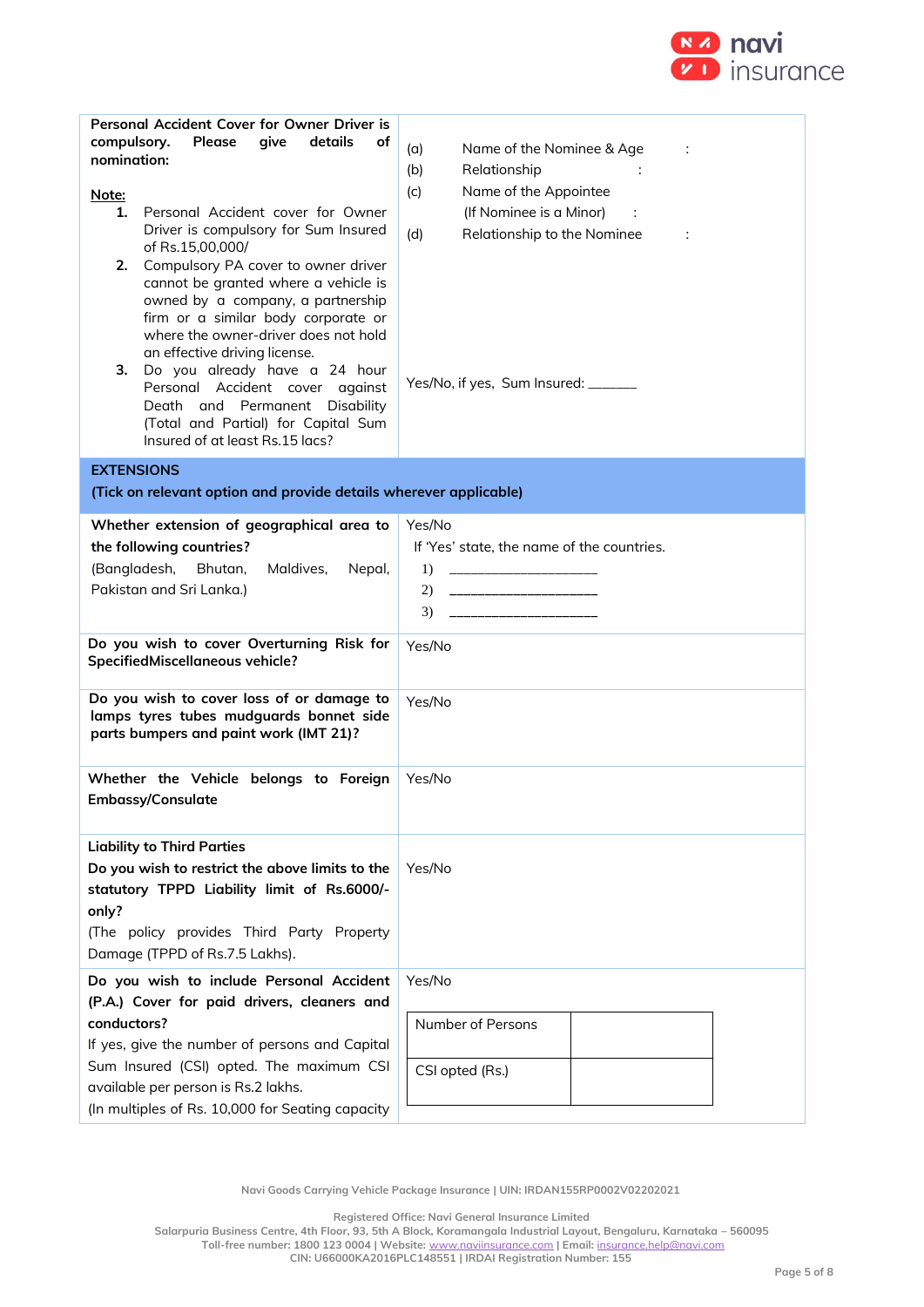

| Do You wish to include P.A Cover for<br>unnamed persons hirer/pillion passengers<br>(Two Wheelers)?<br>If yes, give the number of persons and Capital<br>Sum Insured (CSI) opted. The maximum CSI<br>available per person is Rs.2 lakhs.<br>(In multiples of Rs. 10,000 for Seating capacity<br>as per RC including driver)<br>Do you wish to include legal liability Cover to<br>A) Driver/Conductor/Cleaner<br>B) Other employees<br>C) Non-fare paying passenger | Yes/No<br>Number of Persons<br>CSI opted (Rs.)<br>Yes/No<br>No. Of persons $\frac{1}{2}$<br>No. Of persons ________<br>No. Of persons ________ |                     |                                                                     |                        |  |
|---------------------------------------------------------------------------------------------------------------------------------------------------------------------------------------------------------------------------------------------------------------------------------------------------------------------------------------------------------------------------------------------------------------------------------------------------------------------|------------------------------------------------------------------------------------------------------------------------------------------------|---------------------|---------------------------------------------------------------------|------------------------|--|
| <b>OTHER INFORMATION</b>                                                                                                                                                                                                                                                                                                                                                                                                                                            |                                                                                                                                                |                     |                                                                     |                        |  |
| (Tick on relevant option and provide details wherever applicable)                                                                                                                                                                                                                                                                                                                                                                                                   |                                                                                                                                                |                     |                                                                     |                        |  |
| Whether the vehicle is used for driving<br>tuitions?                                                                                                                                                                                                                                                                                                                                                                                                                | Yes/No                                                                                                                                         |                     |                                                                     |                        |  |
| Whether vehicle is designed for use of Blind/<br>handicapped/mentally challenged<br>persons<br>and duly endorsed as such by RTA?                                                                                                                                                                                                                                                                                                                                    | Yes/No                                                                                                                                         |                     |                                                                     |                        |  |
| Whether vehicle is fitted with fibre glass<br>tank?                                                                                                                                                                                                                                                                                                                                                                                                                 | Yes/No                                                                                                                                         |                     |                                                                     |                        |  |
| Are you an existing customer of Navi General<br>Insurance?                                                                                                                                                                                                                                                                                                                                                                                                          | Yes/No<br>Please provide Policy No: ______________________or<br>Customer ID                                                                    |                     |                                                                     |                        |  |
| Is your vehicle fitted with any vehicle<br>tracking Device?                                                                                                                                                                                                                                                                                                                                                                                                         | Yes/No<br>If yes please specify                                                                                                                |                     |                                                                     |                        |  |
| Is the vehicle fitted with the any Anti-Theft                                                                                                                                                                                                                                                                                                                                                                                                                       | Yes/No                                                                                                                                         |                     |                                                                     |                        |  |
| Device approved by the ARAI, Pune?                                                                                                                                                                                                                                                                                                                                                                                                                                  | Automobile Association of India                                                                                                                |                     | If yes, attach Certificate of Installation in the vehicle issued by |                        |  |
| <b>Details of Driver</b>                                                                                                                                                                                                                                                                                                                                                                                                                                            |                                                                                                                                                |                     | Driving<br>Experience                                               | Age                    |  |
| <b>Owner Driver</b>                                                                                                                                                                                                                                                                                                                                                                                                                                                 |                                                                                                                                                |                     |                                                                     |                        |  |
| Others                                                                                                                                                                                                                                                                                                                                                                                                                                                              |                                                                                                                                                |                     |                                                                     |                        |  |
| If Others, please specify relation to insured:                                                                                                                                                                                                                                                                                                                                                                                                                      | (Please fill in the details)                                                                                                                   |                     |                                                                     |                        |  |
| Any Physical infirmity/defective vision or<br>Hearing?<br>If yes provide details:                                                                                                                                                                                                                                                                                                                                                                                   |                                                                                                                                                |                     |                                                                     |                        |  |
| <b>Provide</b><br>details<br>of<br>Accident<br>any<br>or<br><b>Impending Prosecution.</b>                                                                                                                                                                                                                                                                                                                                                                           | <b>Drivers Name</b>                                                                                                                            | Date of<br>Accident | Circumstances<br>of Accident                                        | Loss/Cost<br>in $($ ₹) |  |
| Any Other Relevant Information?                                                                                                                                                                                                                                                                                                                                                                                                                                     |                                                                                                                                                |                     |                                                                     |                        |  |

**Navi Goods Carrying Vehicle Package Insurance | UIN: IRDAN155RP0002V02202021**

**Registered Office: Navi General Insurance Limited**

**Salarpuria Business Centre, 4th Floor, 93, 5th A Block, Koramangala Industrial Layout, Bengaluru, Karnataka – 560095 Toll-free number: 1800 123 0004 | Website:** [www.naviinsurance.com](http://www.naviinsurance.com/) **| Email:** [insurance.help@navi.com](mailto:insurance.help@navi.com)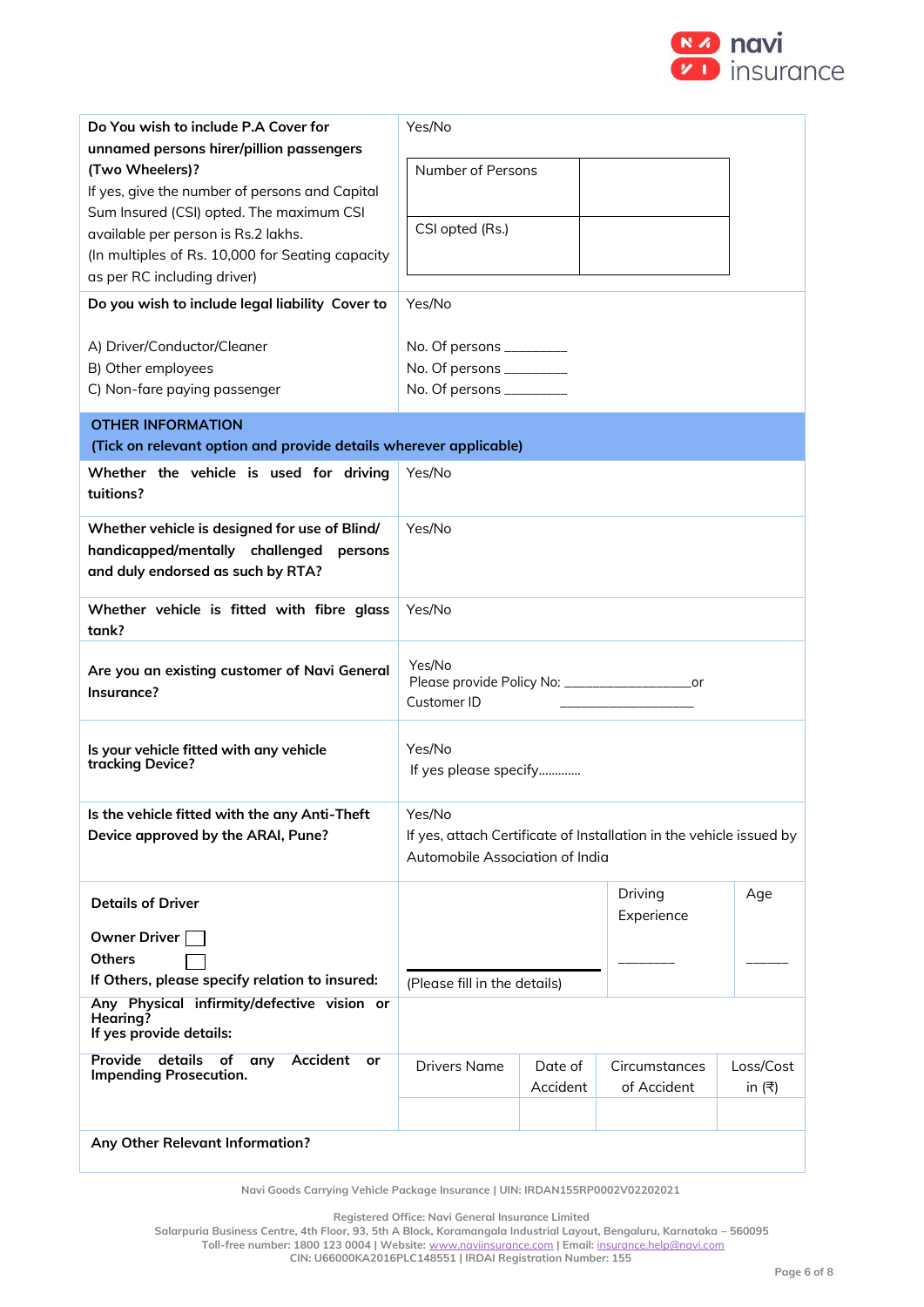

| PREMIUM PAYMENT AND BANK DETAILS                                                                       |                                                                                                          |                                                       |    |  |            |           |  |
|--------------------------------------------------------------------------------------------------------|----------------------------------------------------------------------------------------------------------|-------------------------------------------------------|----|--|------------|-----------|--|
| <b>Payment Option:</b>                                                                                 | Cheque $\square$                                                                                         | Fund Transfer □<br>Demand Draft $\Box$<br>Pay Order □ |    |  |            |           |  |
|                                                                                                        | Debit Card □                                                                                             | Credit Card □                                         |    |  |            |           |  |
| <b>Premium Amount:</b>                                                                                 | ₹                                                                                                        | Amount in Words:                                      |    |  |            |           |  |
| For Cheque/DD/PO (Payable in favour of Navi General Insurance Company Limited)                         |                                                                                                          |                                                       |    |  |            |           |  |
| Account<br><b>Holder Name</b>                                                                          |                                                                                                          |                                                       |    |  |            |           |  |
| <b>Instrument Number</b>                                                                               |                                                                                                          | <b>Instrument Date</b>                                |    |  |            |           |  |
| <b>Instrument Amount</b>                                                                               |                                                                                                          | <b>Bank Name</b>                                      |    |  |            |           |  |
| Credit/DebitCard No.                                                                                   |                                                                                                          | <b>Expiry Date</b>                                    |    |  |            |           |  |
| <b>Fund Transfer/Wallet</b>                                                                            | ÷                                                                                                        | <b>Transaction Number:</b>                            |    |  |            |           |  |
| <b>Name of Bank/Wallet</b>                                                                             |                                                                                                          |                                                       |    |  |            |           |  |
| <b>PAN Number</b>                                                                                      | ÷                                                                                                        | <b>TAN Number</b>                                     |    |  |            |           |  |
| Note:                                                                                                  |                                                                                                          |                                                       |    |  |            |           |  |
|                                                                                                        | As per the Regulatory requirements, we can affect payment of the refund (if any) and or claims only      |                                                       |    |  |            |           |  |
| through Electronic Clearing System (ECS) / National Electronic Funds Transfer (NEFT) / Real Time Gross |                                                                                                          |                                                       |    |  |            |           |  |
|                                                                                                        | Settlement (RTGS) / Interbank Mobile Payment Service (IMPS). If the premium payment mode is other than   |                                                       |    |  |            |           |  |
| Account No.                                                                                            | cheque, please provide your account details as mentioned below for refund purposes.                      | <b>IFSC/MICR Code</b>                                 |    |  |            |           |  |
| UPI ID                                                                                                 |                                                                                                          | <b>Branch Name:</b>                                   |    |  |            |           |  |
|                                                                                                        |                                                                                                          |                                                       |    |  |            |           |  |
| <b>Type of Account</b>                                                                                 | Bank's<br>Saving<br>$Account$ $\Box$                                                                     | Current Account □                                     |    |  |            |           |  |
|                                                                                                        | Others (Please Specify) □                                                                                |                                                       |    |  |            |           |  |
|                                                                                                        |                                                                                                          |                                                       |    |  |            |           |  |
|                                                                                                        | ELECTRONIC INSURANCE ACCOUNT DETAILS OF PROPOSER                                                         |                                                       |    |  |            |           |  |
| (Email Id is mandatory)                                                                                |                                                                                                          |                                                       |    |  |            |           |  |
| Do you have an EIA                                                                                     | $\square$ Yes<br>$\square$ No                                                                            | If No, do you wish to apply for EIA                   |    |  | $\Box$ Yes | $\Box$ No |  |
| If Yes, please quote the EIA number                                                                    |                                                                                                          |                                                       | << |  |            | $\gt$     |  |
|                                                                                                        | If applied, please mention your preferred Insurance Repository                                           |                                                       |    |  |            |           |  |
|                                                                                                        |                                                                                                          |                                                       | << |  |            | $\gt$     |  |
|                                                                                                        | *Email Id (Registered with Insurance Repository)<br><<<br>>>                                             |                                                       |    |  |            |           |  |
|                                                                                                        | Your Policy will be credited in your EIA account and your address details as mentioned in the EIA shall  |                                                       |    |  |            |           |  |
|                                                                                                        | override the address provided in this proposal for Insurance. We request you to inform the Repository of |                                                       |    |  |            |           |  |
| any changes in the details immediately.                                                                |                                                                                                          |                                                       |    |  |            |           |  |

### **Declaration:**

"I/We desire to insure with NAVI GENERAL INSURANCE LTD ("Company") in respect of the vehicle described in this proposal form and statements contained herein, shared by me digitally or otherwise either through Company website, emails, Mobile application or any such mode of communication are true and accurate representations.

I/We undertake and confirm that:

- a) If any of the statements made herein are found to be false or incorrect, the benefits under this policy would stand forfeited.
- b) This application and declaration shall be promissory and shall be the basis of contract between me/us and the Company.
- c) I/We have read and understood the coverages, the terms and conditions and accept the Company's policy of insurance along with said conditions.
- d) If any additions or alterations are carried out by me/us in this proposal form or if there is any change in the information submitted by me/us after the submission of this proposal form, then the same would be conveyed to the Company immediately, failing which the benefits under the policy would stand forfeited.
- e) The Company may take appropriate measures to capture the voice log for all telephonic transactions carried out by me/us as required by the procedure/regulations internal or external to the Company and

**Navi Goods Carrying Vehicle Package Insurance | UIN: IRDAN155RP0002V02202021**

**Registered Office: Navi General Insurance Limited**

**Salarpuria Business Centre, 4th Floor, 93, 5th A Block, Koramangala Industrial Layout, Bengaluru, Karnataka – 560095**

**Toll-free number: 1800 123 0004 | Website:** [www.naviinsurance.com](http://www.naviinsurance.com/) **| Email:** [insurance.help@navi.com](mailto:insurance.help@navi.com)